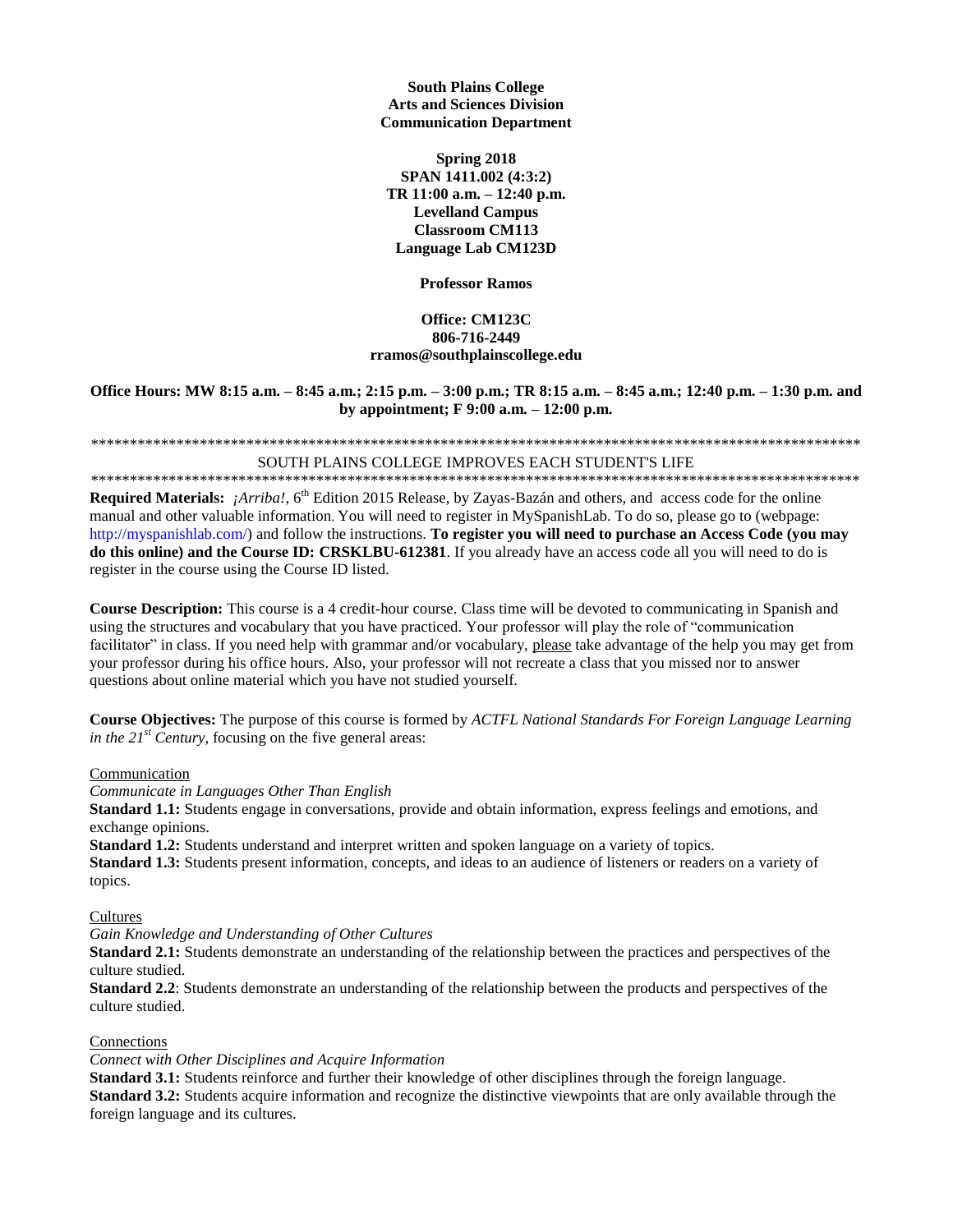#### 2

#### Comparisons

*Develop Insight into the Nature of Language and Culture*

**Standard 4.1:** Students demonstrate understanding of the nature of language through comparisons of the language studied and their own.

**Standard 4.2:** Students demonstrate understanding of the concept of culture through comparisons of the cultures studied and their own.

#### Communities

*Participate in Multilingual Communities at Home & Around the World*

**Standard 5.1:** Students use the language both within and beyond the school setting.

**Standard 5.2:** Students show evidence of becoming life-long learners by using the language for personal enjoyment and enrichment.

**Learning Outcomes:** Upon successful completion of this course, students will:

1. Engage in conversations using level-appropriate grammatical structures including narrating events that take place in the present and producing questions and responses on a variety of topics dealing with everyday life.

- 2. Demonstrate understanding of level-appropriate spoken Spanish.
- 3. Write simple sentences and organize them into short paragraphs.
- 4. Read and comprehend level-appropriate texts.
- 5. Identify and discuss traditions, customs and values of the Hispanic world.

6. Compare and contrast the traditions, customs and values of the Hispanic world with characteristics of their own culture.

#### **COURSE REQUIREMENTS AND POLICIES**

**Spanish 1411 uses Spanish as the medium of teaching.** S**tudents are encouraged to interact with their peers and the professor in Spanish.** This method is highly effective. Research has proven that this is the best way to study a second language. You can only learn it by practicing it sufficiently and using it for real communication, so that you can develop your own communicative ability.

Students will be given the opportunity to ask questions during class in English. This is will be done under the discretion of your professor. This is the only time students will be permitted to speak English. Once the class has been instructed to speak only in Spanish, students are expected to do so. Please do not worry about making mistakes; we are all here to learn.

**Assignments:** Assignments will include MySpanishLab activities, textbook activities, and supplementary handouts designed to stimulate and reinforce foreign language acquisition. Please prepare your assignments carefully and expect to participate in class.

**Grading:** It is essential that students regularly do *both* the online course components *and* participate in class activities.

The scores for all graded work are distributed as follows:

| $9/7@10$ points | 10% |
|-----------------|-----|
| $4@100$ points  | 20% |
| $3@15$ points   | 15% |
| $3@50$ points   | 15% |
| $2@50$ points   | 20% |
| $1@100$ points  | 20% |
|                 |     |

Course grades will be assigned on the basis of weighted course average:

| $A: 90$ and above       | <b>B</b> : $80 - 89.99$ | *A 'C' or better is required in the course to |
|-------------------------|-------------------------|-----------------------------------------------|
| $C: 70 - 79.99*$        | <b>D</b> : $60 - 69.99$ | continue to the next level at SPC.            |
| $\mathbf{F}$ : below 60 |                         |                                               |

**Please Note:** Grades or averages cannot be sent via e-mail or over the telephone. If at any time you would like to know your grades or class average please see your professor during his office hours.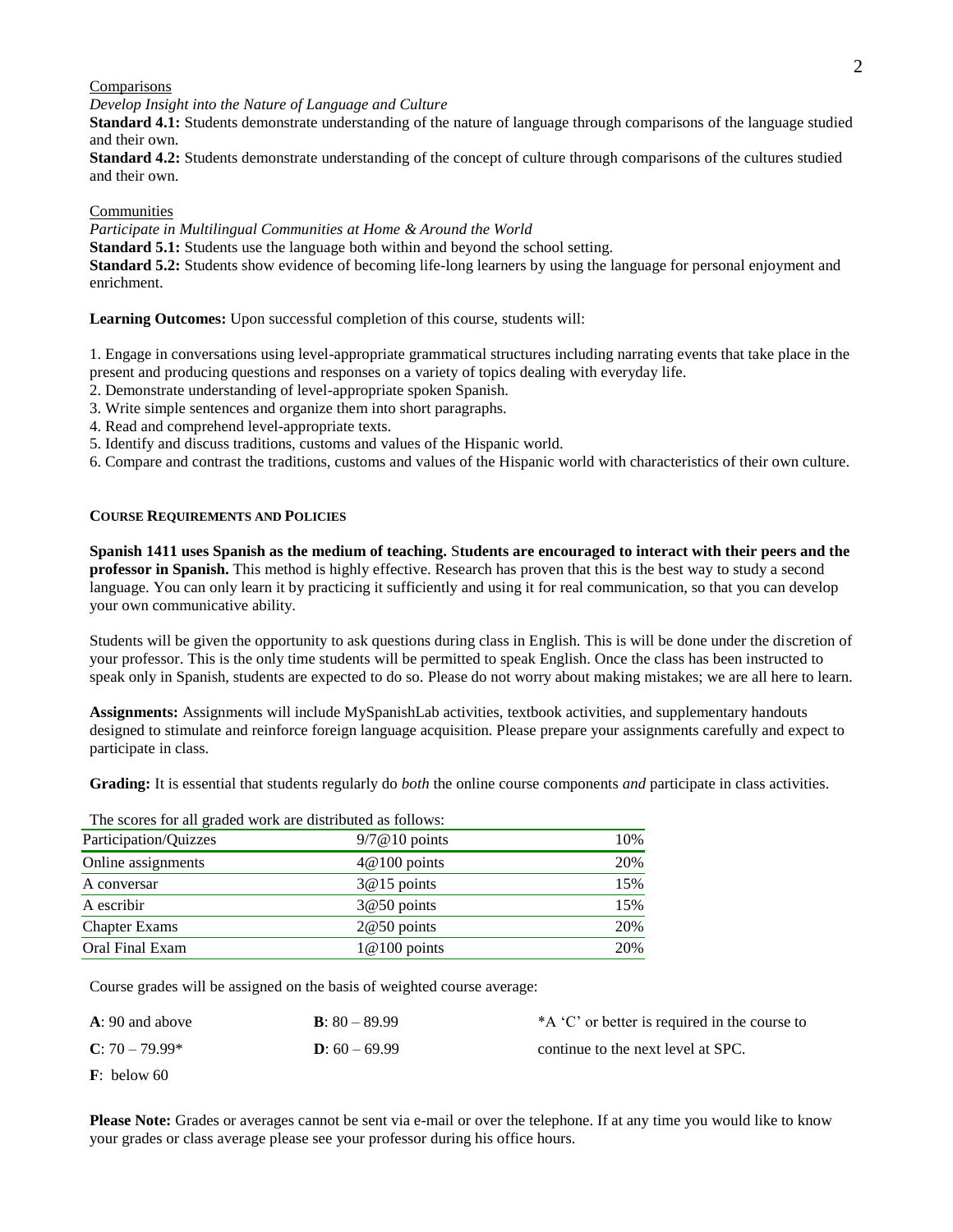**Participation Points:** Participation in class activities will be assessed on a weekly basis. Class participation grades are intended to assess the quality and quantity of your class participation, as well as your collaborative attitude during class. **If you are absent on the day the class completes the form you will receive a zero for the Participation Points of the week. The forms will be completed during the last five (5) minutes of class.**

**Online Assignments:** MySpanishLab (MSL) is the online platform of the course. It contains pronunciation activities, interactive vocabulary and grammar presentations and tutorials.

This computer-enhanced course offers the following advantages to you as you learn Spanish:

- **Self-pacing.** You can take the time you need to do the online portion of the course as long as you complete the assignments before the deadlines. We will spend some time in the language lab (CM123D), and any assignments you do not complete in the allotted time can be completed by 11:59 p.m. on the due date.
- **Immediate feedback.** The computer grades your electronic homework exercises instantly, tells you which items or activities are wrong, and helps you to learn by making suggestions on what to study before attempting the exercise again.
- **Opportunity for improvement.** The program is designed so you can attempt the exercises/activities **three** times and the average of the three attempts will be recorded.
- Easy access. You can do your online assignments from any computer that accesses the internet through a reliable internet browser such as Internet Explorer (PC users) or Safari (Mac users).

For each activity, you will receive a grade based on the accuracy of **your performance**. You will be allowed **three** (**3**) attempts to complete each activity. The score will be based on the average of your three attempts. Note that **spelling**, **punctuation**, and **accent marks** will signal a difference in your performance, as will proper vocabulary and sentence structure. Online activities are due **at 11:59 pm**. After that time, homework will **not** be accepted. The grade recorded in the gradebook will be the average of the activities per chapter.

It is your responsibility to do and submit your online assignments by the due date. "I forgot," "I didn't notice" or any technical problems with your personal computer or Internet provider are not valid excuses for not presenting homework, and your online assignment grade will suffer. Homework not submitted or submitted late will be recorded as a zero.

**Quizzes:** There will be seven quizzes during the semester. The quizzes will be administered **during the first 10 minutes of the class session**. If you are late and the quiz has been given, you will earn a zero for the missed quiz. The due dates and the page numbers in you textbook of the information to be assessed may be found in the Course Calendar.

**A Conversar:** There will be three (3) *A conversar* activities this semester. These are in-class oral activities. You will have access to the *A conversar* preparation on MSL in the folder titled *A conversar*. You will download the handout and complete your preparation at home and submit it on the day of the scheduled activity; this will be part of your *A conversar* grade. On the scheduled day you will spend at least 15 minutes speaking with one of your classmates in Spanish. This activity will be evaluated based on how well you are prepared and the amount and the quality of your participation. The rubric for the *A conversar* evaluation may be found in the *A conversar* folder as well. You will find this folder under the tab titled *Course Materials* on MSL.

Note: Your preparation must be submitted on notebook paper on the due date in order to receive credit.

**A Escribir:** There will be three writing activities during the semester. These activities consist of a composition and a revision of that composition. The composition is worth 36 points and the revision is worth 14 points. The preparations for these activities are in the textbook. The page numbers are listed in the Course Calendar.

**Chapter Exams:** The chapter exams will be over Chapters 2 and 3. The exams will be divided in 5 parts: Listening Comprehension, Vocabulary, Grammar, Reading Comprehension, and a Composition. You can find the study guide in the *Chapter Exams* folder. You will find this folder under the tab titled *Course Materials* on MSL.

**Oral Final Exam:** The exam will consist of the information covered in chapters 1, 2, 3 and 4, and will be administered on Tuesday, May 8, 2018, from 10:15 a.m. until 12:15 p.m. The exam may not be taken early. You can find the study guide in the *Oral Final Exam* folder. You will find this folder under the tab titled *Course Materials* on MSL.

**Course Calendar:** All of the assignments and due dates for the class are listed. Please refer to the calendar daily. It is your responsibility to keep up with the due dates. **You will also find the Course Calendar and the Syllabus on MSL in the folder** *Class Syllabus and Course Calendar***.**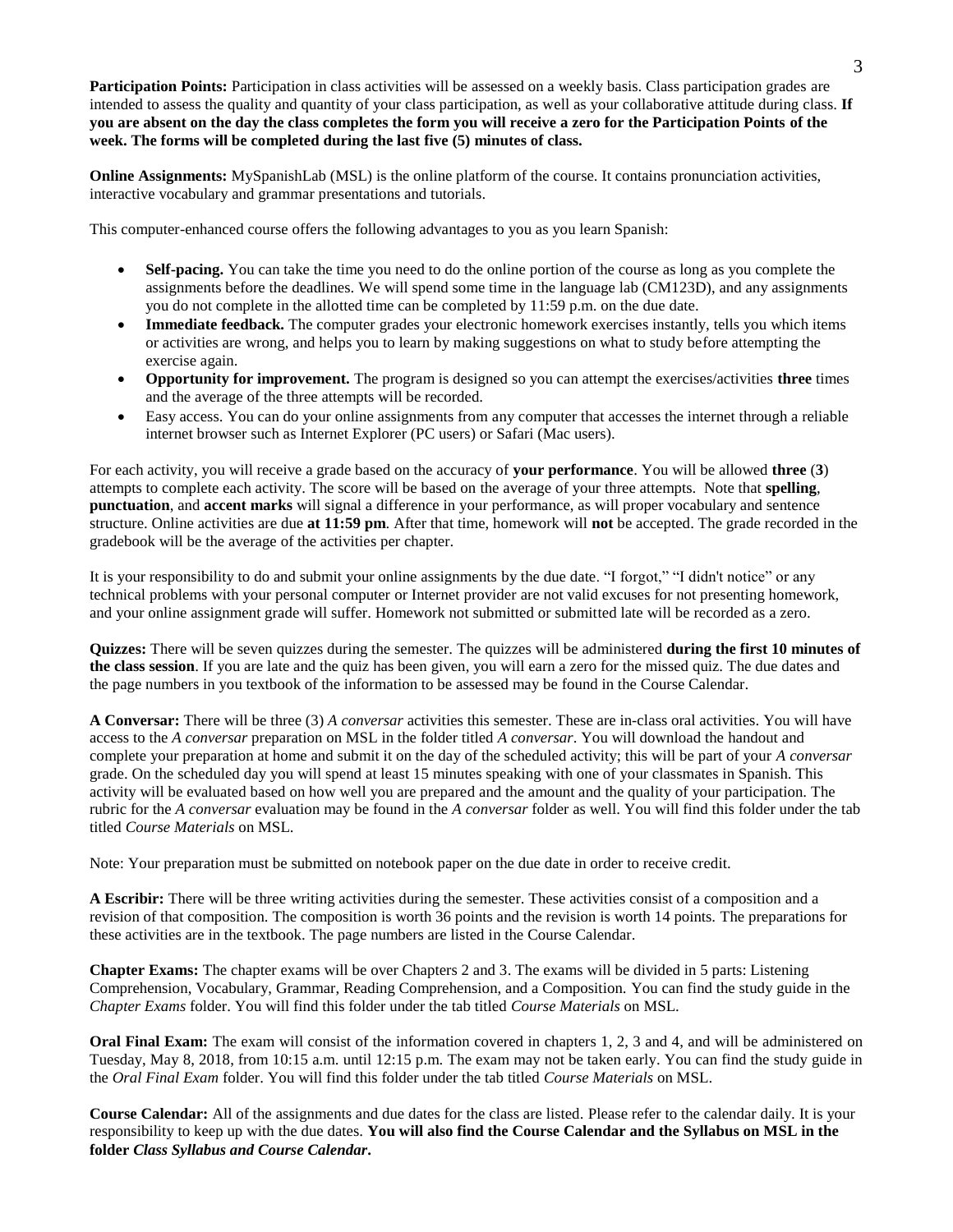#### **Specific Policies Regarding Missed Assignments, Make-up Work**

**Class Attendance Policy:** Students are expected to attend all classes in order to be successful in a course. The student may be administratively withdrawn from the course when absences become excessive as defined in the course syllabus. Any student who has **more than 4** unexcused absences in this course **will receive an automatic "F"**. The instructor may officially record the "F" at any time during the semester.

When an unavoidable reason for class absence arises, such as chronic illness, an official trip authorized by the college or an official activity, the instructor may permit the student to make up missed assignments. It is the student's responsibility to complete work missed within a reasonable period of time as determined by the instructor. Students are officially enrolled in all courses for which they pay tuition and fees. Should a student, for any reason, delay in reporting to a class after official enrollment, absences will be attributed to the student from the first class meeting.

Students, who enroll in a course but have "Never Attended" by the official census date, as reported by the faculty member, will be administratively dropped by the Office of Admissions and Records. A student who does not meet the attendance requirements of a class as stated in the course syllabus and does not officially withdraw from that course by the official census date of the semester, may be administratively withdrawn from that course and receive a grade of "F".

Three tardies (less than fifteen minutes late) will constitute an absence. If you are more than fifteen minutes late, you will be counted absent. Attendance will be taken at the beginning of each class. It is the students' responsibility to sign the Attendance Sheet at the beginning of each class session for which he or she is in attendance. You are also expected to remain in class until the class is dismissed. If you leave more than 15 minutes prior to the dismissal of class you will be counted absent. If you leave less than 15 minutes prior to the dismissal of class you will be counted tardy.

Please Note: If you are late to class, you will earn a zero for any missed assignments given during the time you were not in class. Also, if a student leaves prior to the dismissal of class, he/she will earn a zero for any assignments missed and will not be permitted to make up the assignments.

Excused absences for this policy are absences due to documented chronic illness, hospitalization, court appearances *(excluding actual jail time and/or arraignment during the semester)*, funerals for immediate family, official university travel and attendance at scheduled religious observances covered by Texas House Bill 256. **The original documentation to support the above stated absences must be presented to your professor during his office hours within two classdays**. Documentation **not** presented within two class-days will not be accepted resulting in an absence, and missed assignments will not be accepted. The documentation will be verified.

Absence due to religious observance: Texas House Bill 256 requires institutions of higher education to excuse a student from attending classes or other required activities, including examinations, for the observance of a religious holy day. The student shall also be excused for time necessary to travel.

Any assignments that a student may make up because of an excused absence will have to be done so within two class-days upon the student's returns to class. If a student does not make up the missed assignments within the time given he or she will receive a zero for the assignments.

If your circumstances will prevent you from meeting the attendance requirements of this course, it is certainly an option to consider withdrawing and re-enrolling at a later time when your schedule is conducive to **attending class, arriving on time and remaining the duration of class.**

Note: April 26, 2018, is the last day to withdraw from the course.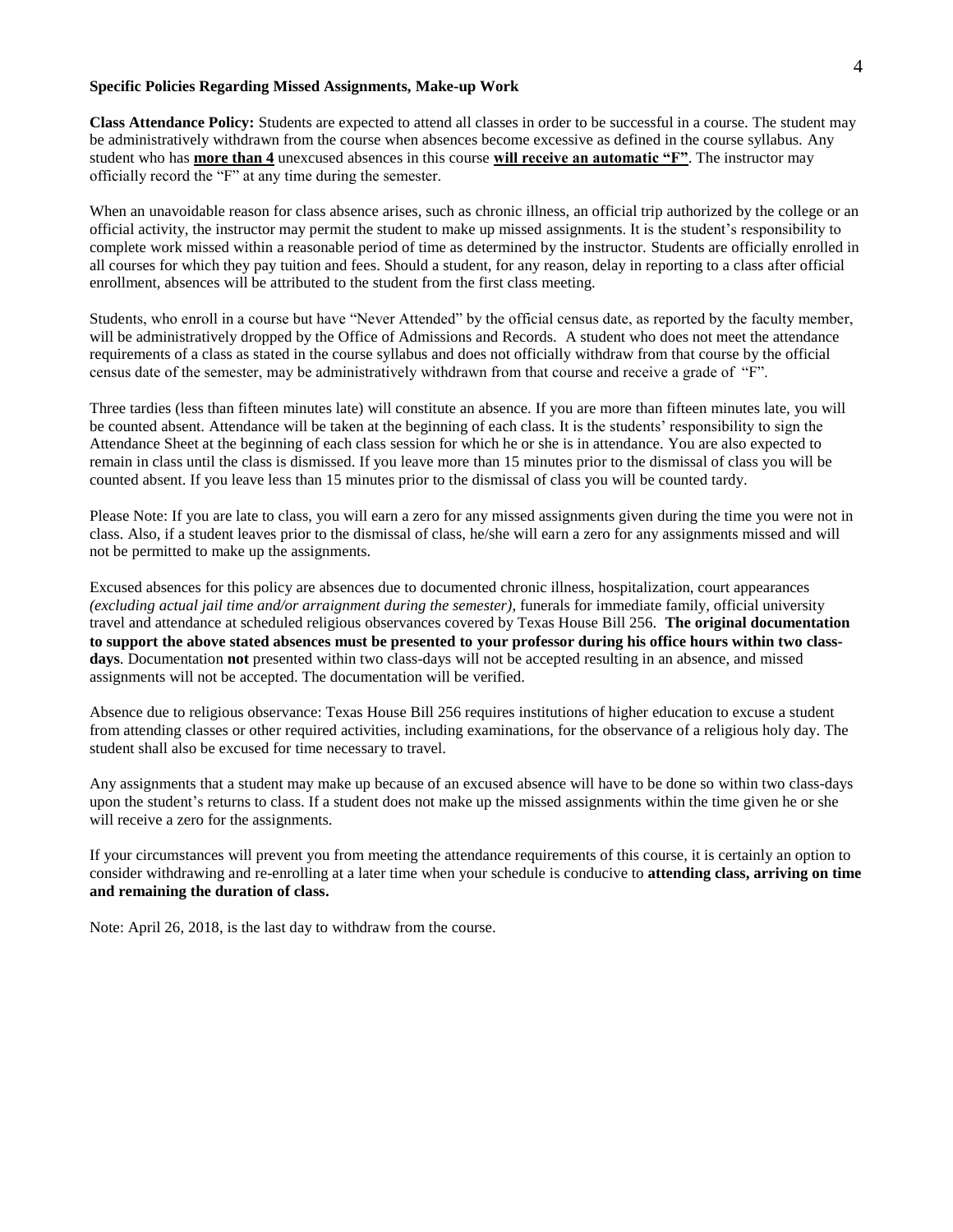#### **Other Academic Policies**

**Diversity Statement:** In this class, the professor will establish and support an environment that values and nurtures individual and group differences and encourages engagement and interaction. Understanding and respecting multiple experiences and perspectives will serve to challenge and stimulate all of us to learn about others, about the larger world and about ourselves. By promoting diversity and intellectual exchange, we will not only mirror society as it is, but also model society as it should and can be.

**Academic Honesty:** Academic integrity is taking responsibility for one's own work, being individually accountable, and demonstrating intellectual honesty and ethical behavior. Ethical behavior and independent thought are essential for the highest level of academic achievement. It is the aim of the faculty of South Plains College to foster a spirit of complete honesty and a high standard of integrity. The attempt of students to present as their own any work that they have not honestly performed is regarded by the faculty and administration as a serious offense and renders the offenders liable to serious consequences, possibly suspension.

"Scholastic dishonesty" includes, but is not limited to, cheating, plagiarism, collusion, falsifying academic records, misrepresenting facts, and any act designed to give unfair academic advantage to the student (such as, but not limited to, submission of essentially the same written assignment for two courses without the prior permission of the professor) or the attempt to commit such an act. **Also, the use of online translators is not permitted in or outside of class.** 

**Civility in the Classroom:** Students are expected to assist in maintaining a classroom environment that is conducive to learning. Help maintain a positive learning environment by arriving on time, turning off cellular phones before entering the classroom, and avoiding distracting behavior. Any student whose behavior disturbs our learning environment may be asked to leave. The following are examples of inappropriate behavior in the classroom:

| Speaking English without permission | Overt and covert inattentiveness | Use of cell phone |
|-------------------------------------|----------------------------------|-------------------|
| Making offensive remarks            | Making unnecessary jokes         | during class      |

Please Note: If after a clear warning, the student continues to repeat inappropriate behavior in the classroom, he or she will be asked to leave the class, and will be expected to speak with his or her professor during his office hours concerning the misbehavior.

Note: If you need to leave your cell phone on because of an emergency, please speak with your professor before class begins.

**Extra Credit Policy:** There will be no extra credit options in this course.

**Americans with Disabilities Act:** Students with disabilities, including but not limited to physical, psychiatric, or learning disabilities, who wish to request accommodations in this class should notify the Disability Services Office early in the semester so that the appropriate arrangements may be made. In accordance with federal law, a student requesting accommodations must provide acceptable documentation of his/her disability to the Disability Services Office.

#### **SPC Standard Disability Statement**

Students with disabilities, including but not limited to physical, psychiatric, or learning disabilities, who wish to request accommodations in this class should notify the Disability Services Office early in the semester so that the appropriate arrangements may be made. In accordance with federal law, a student requesting accommodations must provide acceptable documentation of his/her disability to the Disability Services Office. For more information, call or visit the Disability Services Office at Levelland (Student Health & Wellness Office) 806-716-2577, Reese Center (Building 8) & Lubbock Center 806-716-4675, or Plainview Center (Main Office) 806-716-4302 or 806-296-9611.

#### **Non-Discrimination Statement**

South Plains College does not discriminate on the basis of race, color, national origin, sex, disability or age in its programs and activities. The following person has been designated to handle inquiries regarding the non-discrimination policies: Vice President for Student Affairs, South Plains College -1401 College Avenue, Box 5, Levelland, TX 79336, 806-894-9611.

Note: Please present the Letter of Accommodations to your professor during his office hours.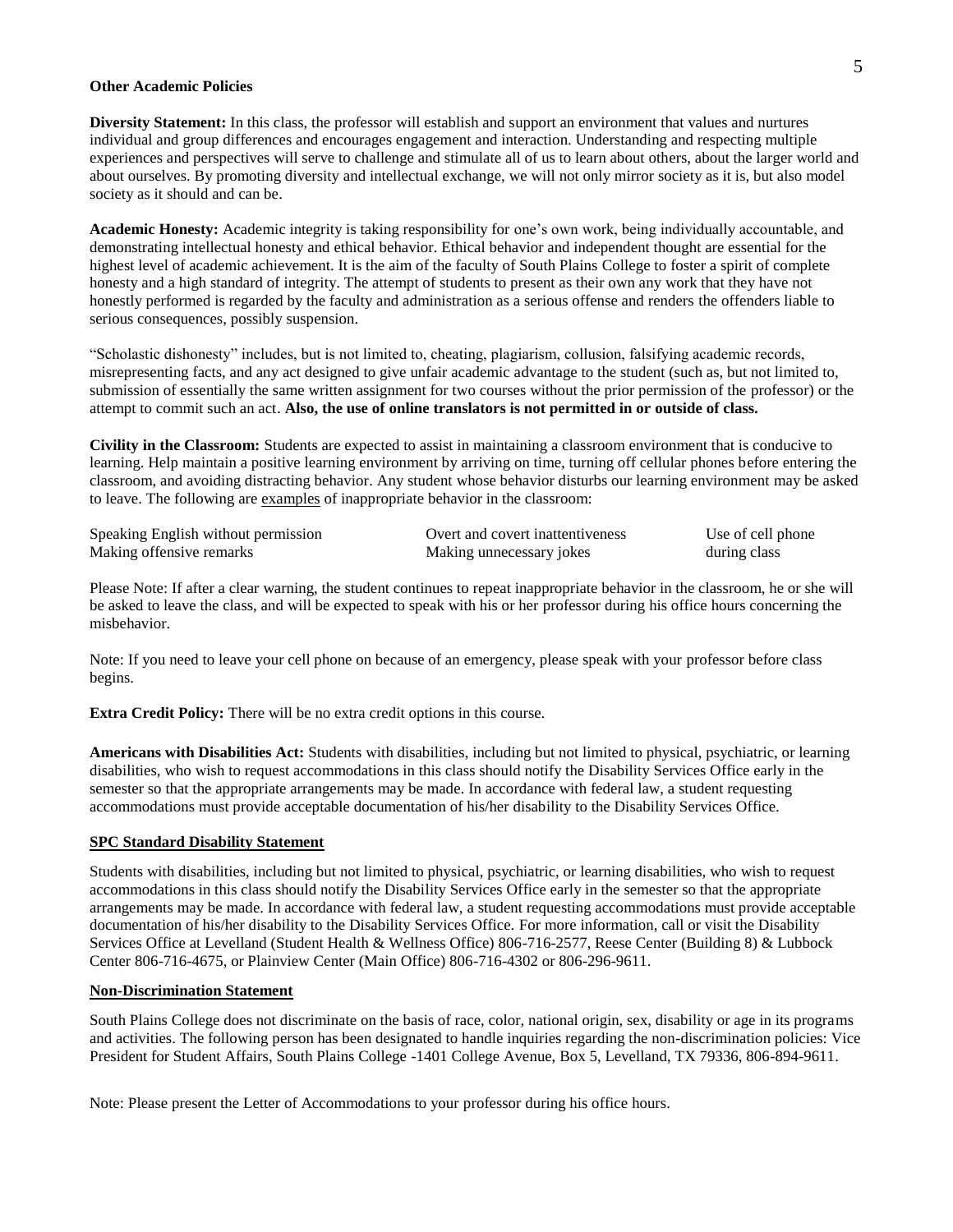**Student Use of Personal Technology:** Use of electronic or digital devices in **class is subject to the approval of the professor**. No personal electronic device should be used during quizzes, examinations or other testing or assessment situations without the authorization of the professor. Authorized devices meant to be adaptive or assistive in nature, and which are incorporated as part of a documented disability or medical condition, are exempt from this policy.

**Veterans Assistance:** Military Programs [\(www.mvp.ttu.edu\)](http://www.mvp.ttu.edu/), Veterans Resource Coordination Group [\(www.vrcg.org\)](http://www.vrcg.org/), and Lubbock Veterans Center (748-7202).

**Campus Concealed Carry: Campus Concealed Carry:** South Plains College permits the lawful carry of concealed handguns in accordance with Texas state law, and Texas Senate Bill 11. Individuals possessing a valid License to Carry permit, or the formerly issued Concealed Handgun License, may carry a concealed handgun at all campus locations except for the following:

• Natatorium.

For a complete list of campus carry exclusions zones by event, please visit <http://www.southplainscollege.edu/campuscarry.php>

**Closure of College or Cancelation of Classes:** In the event that classes are cancelled or delayed due to inclement weather, please follow the instructions communicated by South Plains College.

**If needed, revisions to the class syllabus and/or any of the course calendars may be made.**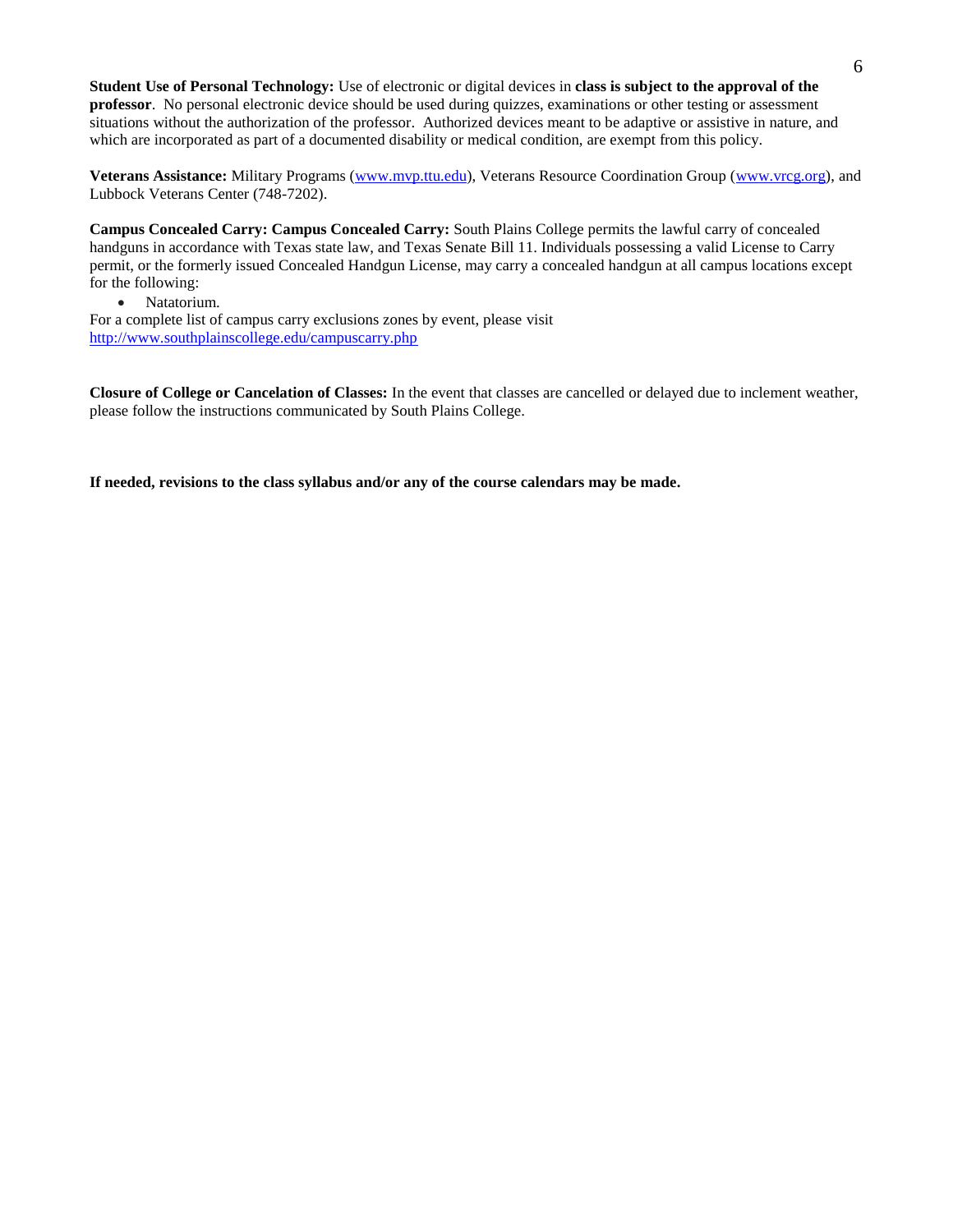## **Spanish 1411.002 TR 11:00 a.m. – 12:40 p.m. Course Calendar Spring 2018**

*e***Text:** Electronic Textbook (See MySpanishLab at [http://myspanishlab.com/\)](http://myspanishlab.com/)

**MSL:** MySpanishLab

**¡OJO!** Some of the assignments in the book have more than one activity (e.g., Paso 1, Paso 2). If a specific activity is not assigned, you should complete all of them on a given assignment.

**\***Please skip lines for the activities that are written on notebook paper (*hoja de papel*), and write the number of the activity (e.g., 1-32).

### **Capítulo 1: Hola, ¿qué tal?**

| <b>Learning Outcomes</b>        |                                                                          |                                                               |                                                 |
|---------------------------------|--------------------------------------------------------------------------|---------------------------------------------------------------|-------------------------------------------------|
|                                 | Meeting and greeting others                                              |                                                               |                                                 |
| $\bullet$                       | Spelling your name                                                       |                                                               |                                                 |
| $\bullet$                       | Performing simple math problems                                          |                                                               |                                                 |
| $\bullet$                       | Talking about the calendar and dates                                     |                                                               |                                                 |
| $\bullet$                       | Describing your classroom                                                |                                                               |                                                 |
| $\bullet$                       | Responding to classroom instructions                                     |                                                               |                                                 |
| $\bullet$                       | Talking about yourself and others                                        |                                                               |                                                 |
| $\bullet$                       | Identifying colors and talking about your favorite color                 |                                                               |                                                 |
| <b>DATE</b>                     | <b>Online coursework</b><br>(Due by 11:59 p.m.)                          | <b>Arriba activities</b><br>(Due the following class<br>day.) | PRÁCTICA COMUNICATIVA<br>(In-class activities.) |
| Week 1                          |                                                                          |                                                               |                                                 |
|                                 |                                                                          |                                                               |                                                 |
| Mon.,                           |                                                                          |                                                               |                                                 |
| Jan. 15 <sup>th</sup><br>Tues., |                                                                          | Estudia (Study), pág. 5                                       | Overview of the course                          |
| Jan. 16 <sup>th</sup>           |                                                                          | Lee (Read), pág. 4                                            | MySpanishLab Training                           |
|                                 |                                                                          | 1-4 (Be prepared to                                           |                                                 |
|                                 |                                                                          | complete this activity in                                     | Vocales                                         |
|                                 |                                                                          | class.)                                                       | El alfabeto, pág. 8                             |
|                                 |                                                                          | Lee, pág. 10                                                  | El alfabeto: Vocabulario, pág. 5                |
| Weds.,<br>Jan. 17 <sup>th</sup> | Study the vocabulary on page 5 of<br>your textbook before attempting the | Lee (Read) Letras y sonidos,                                  |                                                 |
|                                 | activities below.                                                        | pág. 6<br>Estudia (Study) El alfabeto,                        |                                                 |
|                                 | 01-01, 01-02, 01-03, 01-04, 01-05                                        | pág. 8                                                        |                                                 |
|                                 | eText 1-1; 1-2                                                           | Estudia págs. 13 y 14                                         |                                                 |
| Thurs.,                         | 01-10, 01-12, 01-13; 01-14, 01-15                                        |                                                               | El alfabeto, pág. 8                             |
| Jan. 18 <sup>th</sup>           | 01-16 (Telephone Numbers); 01-24                                         |                                                               | El alfabeto: Vocabulario, pág. 5                |
|                                 | eText 1-10; 1-13; 1-16                                                   |                                                               |                                                 |
| Fri.,                           | 01-17, 01-21, 01-22, 01-23                                               |                                                               |                                                 |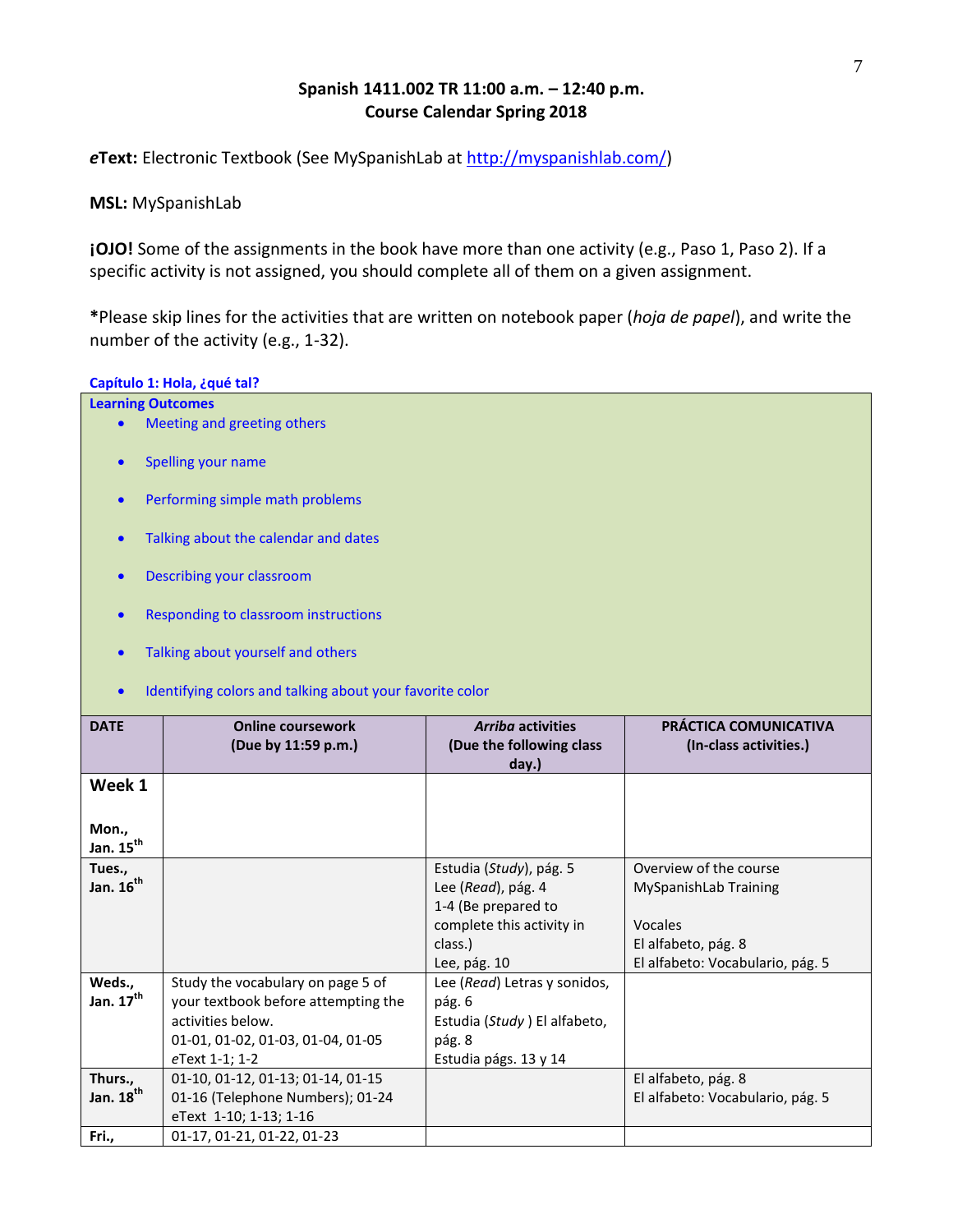|                                          |                                                                                                                                                                  |                                                                                                                                                           | 8                                                                                                                                   |
|------------------------------------------|------------------------------------------------------------------------------------------------------------------------------------------------------------------|-----------------------------------------------------------------------------------------------------------------------------------------------------------|-------------------------------------------------------------------------------------------------------------------------------------|
| Jan. $19^{th}$                           | $01 - 25$<br>01-34, 01-36 (Classroom Commands)<br>eText 1-28                                                                                                     |                                                                                                                                                           |                                                                                                                                     |
| <b>DATE</b>                              | <b>Online coursework</b>                                                                                                                                         | <b>Arriba activities</b>                                                                                                                                  | <b>PRÁCTICA COMUNICATIVA</b>                                                                                                        |
|                                          | (Due by 11:59 p.m.)                                                                                                                                              | (Due the following class<br>day.)                                                                                                                         | (In-class activities.)                                                                                                              |
| Week 2<br>Mon.,<br>Jan. 22nd             | Vocabulary Tutorials: Subject<br>Pronouns<br>Grammar Tutorials: Subject Pronouns;<br>Formal/Informal; Ser<br>01-38, 01-39, 01-40, 01-51, 01-52<br>eText 1-33     | Lee, pág. 20<br>Estudia, pág. 21<br>Lee, págs. 24-25<br>1-32 Paso 1 Please write<br>complete sentences on<br>notebook paper and skip<br>lines for Paso 2. |                                                                                                                                     |
| Tues.,<br>Jan. $23^{\text{rd}}$          |                                                                                                                                                                  |                                                                                                                                                           |                                                                                                                                     |
| Weds.,<br>Jan. 24 <sup>th</sup>          | Grammar Tutorial: Definite &<br>Indefinite Articles; Gender; Singular &<br><b>Plural Formation</b><br>01-41, 01-42, 01-43, 01-44, 01-45<br>eText 1-34            | Lee, págs. 27-28<br>$1-36;$<br>1-37 Please write complete<br>sentences on notebook<br>paper and skip lines.                                               |                                                                                                                                     |
| Thurs.,<br>Jan. 25 <sup>th</sup>         | Grammar Tutorial: Noun/Adjectives<br>Agreement; Position of Adjectives<br>01-46, 01-47; 01-48, 01-49                                                             |                                                                                                                                                           | Números<br>Pronunciación<br>Saludos, Despedidas<br><b>Classroom Commands</b><br>$1-5; 1-17; 1-30$                                   |
| Fri.,<br>Jan. 26 <sup>th</sup>           | Extra Practice: Days of the Week,<br>Months & Seasons<br>eText 1-39<br>Extra Practice: Definite & Indefinite<br>Articles; Gender; Singular & Plural<br>Formation | Estudia, pág. 30<br>1-42 Please write complete<br>sentences on notebook<br>paper and skip lines.                                                          |                                                                                                                                     |
| <b>DATE</b>                              | <b>Online coursework</b><br>(Due by 11:59 p.m.)                                                                                                                  | <b>Arriba activities</b><br>(Due the following class<br>day.)                                                                                             | PRÁCTICA COMUNICATIVA<br>(In-class activities.)                                                                                     |
| Week 3<br>Mon.,<br>Jan. 29 <sup>th</sup> | Extra Practice: Noun/Adjective<br>Agreement; Position of Adjectives<br>Extra Practice: Subject Pronouns;<br>Formal/Informal; Ser                                 |                                                                                                                                                           |                                                                                                                                     |
| Tues.,<br>Jan. 30 <sup>th</sup>          |                                                                                                                                                                  | Lee, pág. 34<br>$1 - 47$                                                                                                                                  | Vocabulary Quiz 1 (p. 21) First 10<br>minutes of class                                                                              |
|                                          |                                                                                                                                                                  | Taller, pág. 38 (A escribir 1<br>preparation)                                                                                                             | <b>Numbers</b><br>Days of the Week, Months and<br>Seasons<br>Ser<br><b>Descriptive Adjectives</b><br>Definite & Indefinite Articles |
| Weds.,                                   |                                                                                                                                                                  |                                                                                                                                                           |                                                                                                                                     |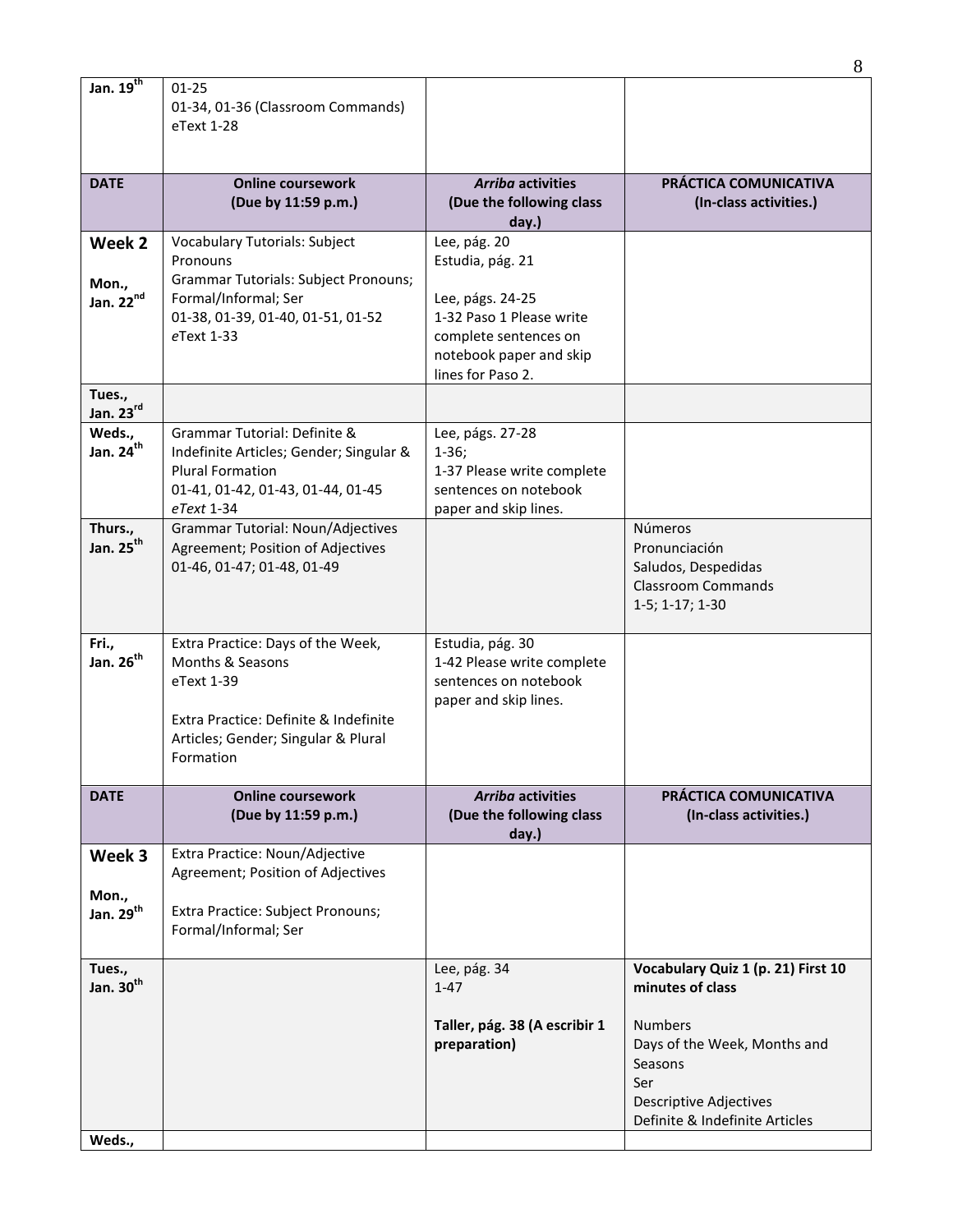| Jan. $31st$ |  |  |
|-------------|--|--|
|             |  |  |

# **Capítulo 2: ¿De dónde eres?**

### **Learning Outcomes**

- Describing yourself, other people, and things
- Asking and responding to simple questions
- Asking for and telling time
- Talking about what you do, what you like to do, and what you should do
- Talking about what you have and what you have to do

|                                         | Talking about what you have and what you have to do                                                                                                                                             |                                                                                                                       |                                                                                                                                                    |
|-----------------------------------------|-------------------------------------------------------------------------------------------------------------------------------------------------------------------------------------------------|-----------------------------------------------------------------------------------------------------------------------|----------------------------------------------------------------------------------------------------------------------------------------------------|
| <b>DATE</b>                             | <b>Online coursework</b><br>(Due by 11:59 p.m.)                                                                                                                                                 | <b>Arriba activities</b><br>(Due the following class<br>day.)                                                         | PRÁCTICA COMUNICATIVA<br>(In-class activities.)                                                                                                    |
| Thurs.,<br>Feb. 1st                     | Vocabulary Tutorials: Adjetivos de<br>nacionalidad (2); Adjetivos<br>descriptivos (2)<br>Grammar Tutorials: Adjectives of<br>Nationality<br>02-01, 02-02, 02-03, 02-04, 02-06<br>eText 2-1; 2-2 | Estudia, pág. 43<br>Lee, pág. 42<br>2-3 Please write complete<br>sentences on notebook<br>paper and skip lines.       | A escribir 1 (20 minutes)<br><b>Participation Points 1</b>                                                                                         |
| Fri.,<br>Feb. 2nd                       | <b>Vocabulary Tutorials: Telling Time;</b><br>Telling Time & Interrogative words;<br>Interrogative words A, B<br>02-07, 02-08, 02-09, 02-10                                                     |                                                                                                                       |                                                                                                                                                    |
| <b>DATE</b>                             | <b>Online coursework</b><br>(Due by 11:59 p.m.)                                                                                                                                                 | <b>Arriba activities</b><br>(Due the following class<br>day.)                                                         | PRÁCTICA COMUNICATIVA<br>(In-class activities.)                                                                                                    |
| Week 4<br>Mon.,<br>Feb. 5 <sup>th</sup> | <b>Grammar Tutorials: Formation of Yes-</b><br>No Questions; Formation of Negative<br>Sentences<br>02-11; 02-12, 02-15                                                                          | Lee, págs. 46-47<br>2-6 Please write complete<br>sentences on notebook<br>paper and skip lines.                       |                                                                                                                                                    |
| Tues.,<br>Feb. 6 <sup>th</sup>          | <b>Grammar Tutorials: Questions with</b><br>Interrogative Words; Qué & cuál<br>02-17, 02-18, 02-19, 02-20, 02-21, 02-<br>25<br>eText 2-13; 2-15                                                 | Lee, pág. 50<br>2-11 & 2-12 Be prepared to<br>do the activities in class.<br>Lee, pág. 52<br>$2 - 14$<br>Lee, pág. 56 | $2 - 4$                                                                                                                                            |
| Weds.,<br>Feb. 7 <sup>th</sup>          | Vocabulary Tutorials: Personas,<br>Adverbios, y Conjunciones<br>02-23, 02-24                                                                                                                    |                                                                                                                       |                                                                                                                                                    |
| Thurs.,<br>Feb. 8 <sup>th</sup>         | $02 - 30$<br><b>Vocabulary Tutorials: Otras</b><br>nacionalidades (País); Otras palabras y<br>expresiones<br>eText 2-24                                                                         | Estudia, pág. 59<br>Lee, pág. 58<br>2-27 Be prepared to do this<br>activity in class.<br>2-28 Paso 1                  | Vocabulary Quiz 2 (p. 43) First 10<br>minutes of class<br>A escribir 1 Revisions due at the<br>beginning of class<br><b>Participation Points 2</b> |
| Fri.,<br>Feb. 9 <sup>th</sup>           | Vocabulary Tutorials: Verbos A, B;<br>Verbos; Verbos y adjectivos                                                                                                                               |                                                                                                                       |                                                                                                                                                    |
| <b>DATE</b>                             | <b>Online coursework</b><br>(Due by 11:59 p.m.)                                                                                                                                                 | <b>Arriba activities</b><br>(Due the following class<br>day.)                                                         | PRÁCTICA COMUNICATIVA<br>(In-class activities.)                                                                                                    |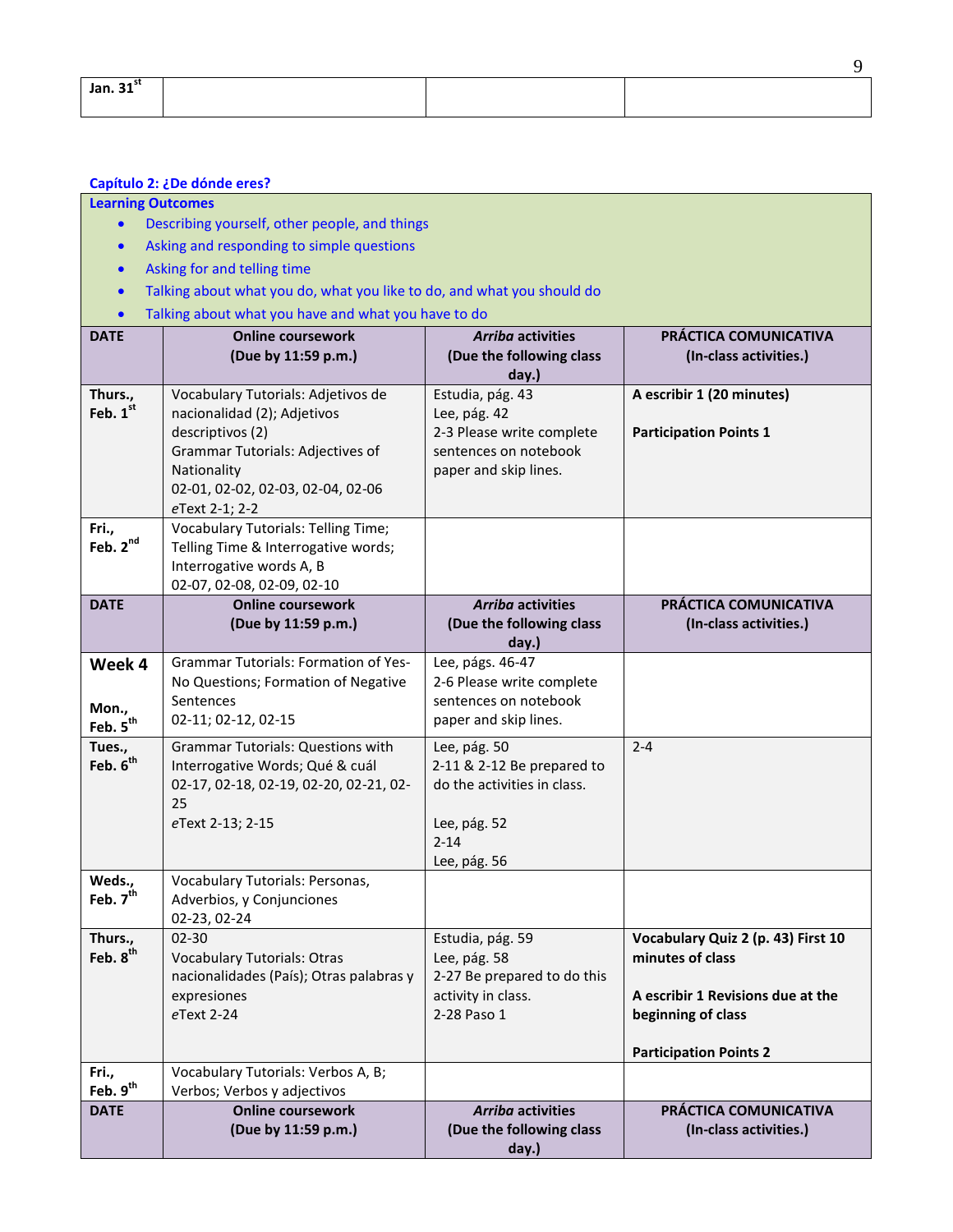|                                          |                                                                                                                                                                       |                                                                                                                                                                                                           | 10                                                                                            |
|------------------------------------------|-----------------------------------------------------------------------------------------------------------------------------------------------------------------------|-----------------------------------------------------------------------------------------------------------------------------------------------------------------------------------------------------------|-----------------------------------------------------------------------------------------------|
| Week 5<br>Mon.,<br>Feb. 12 <sup>th</sup> | Grammar Tutorials: Present Indicative;<br>Regular Verbs; -ar verbs, -er verbs, -ir<br>verbs; Irregular Verbs<br>02-31, 02-32, 02-33, 02-39, 02-40, 02-<br>41, 02-42   |                                                                                                                                                                                                           |                                                                                               |
| Tues.,<br>Feb. 13 <sup>th</sup>          | 02-43, 02-45, 02-48<br>eText 2-29                                                                                                                                     | Lee, pág. 62<br>2-30 Paso 1 Please write<br>complete sentences on<br>notebook paper and skip<br>lines.                                                                                                    | 2-26; 2-27; 2-28 Paso 2                                                                       |
| Weds.,<br>Feb. 14 <sup>th</sup>          |                                                                                                                                                                       |                                                                                                                                                                                                           |                                                                                               |
| Thurs.,<br>Feb. 15 <sup>th</sup>         |                                                                                                                                                                       |                                                                                                                                                                                                           | Capítulo 2<br><b>Participation Points 3</b>                                                   |
| Fri.,<br>Feb. $16^{th}$                  |                                                                                                                                                                       | Lee, pág. 64<br>2-31 Paso 1 y Paso 2 Please<br>write complete sentences<br>on notebook paper and skip<br>lines.<br>$2 - 32;$<br>2-33 Paso 1 Write the<br>questions you will ask your<br>partner in class. |                                                                                               |
| <b>DATE</b>                              | <b>Online coursework</b><br>(Due by 11:59 p.m.)                                                                                                                       | <b>Arriba activities</b><br>(Due the following class<br>day.)                                                                                                                                             | PRÁCTICA COMUNICATIVA<br>(In-class activities.)                                               |
| Week 6<br>Mon.,                          | <b>Grammar Tutorials: Tener</b><br>Conjugation, meaning; Tener que                                                                                                    | Lee, pág. 67                                                                                                                                                                                              |                                                                                               |
| Feb. 19 <sup>th</sup><br>Tues.,          | 02-46, 02-49; 02-50                                                                                                                                                   |                                                                                                                                                                                                           | $2-33; 2-35$                                                                                  |
| Feb. 20 <sup>th</sup>                    |                                                                                                                                                                       |                                                                                                                                                                                                           |                                                                                               |
| Weds.,<br>Feb. $21^{st}$                 | Extra Practice: Formation of Yes-No<br>Questions; Formation of Negative<br>Sentences; Questions with<br>Interrogative Words; Adjectives of<br>Nationality; Qué & cuál |                                                                                                                                                                                                           |                                                                                               |
| Thurs.,<br>Feb. 22nd                     |                                                                                                                                                                       |                                                                                                                                                                                                           | Verb Quiz (p. 59) First 10 minutes<br>of class<br>2-37; 2-39<br><b>Participation Points 4</b> |
| Fri.,<br>Feb. 23rd                       |                                                                                                                                                                       | Lee, pág. 70<br>$2 - 43$<br>Lee, pág. 72<br>2-48; 2-49<br>2-51 Please write the<br>questions on notebook paper<br>and skip lines.                                                                         |                                                                                               |
| <b>DATE</b>                              | <b>Online coursework</b><br>(Due by 11:59 p.m.)                                                                                                                       | <b>Arriba activities</b><br>(Due the following class<br>day.)                                                                                                                                             | PRÁCTICA COMUNICATIVA<br>(In-class activities.)                                               |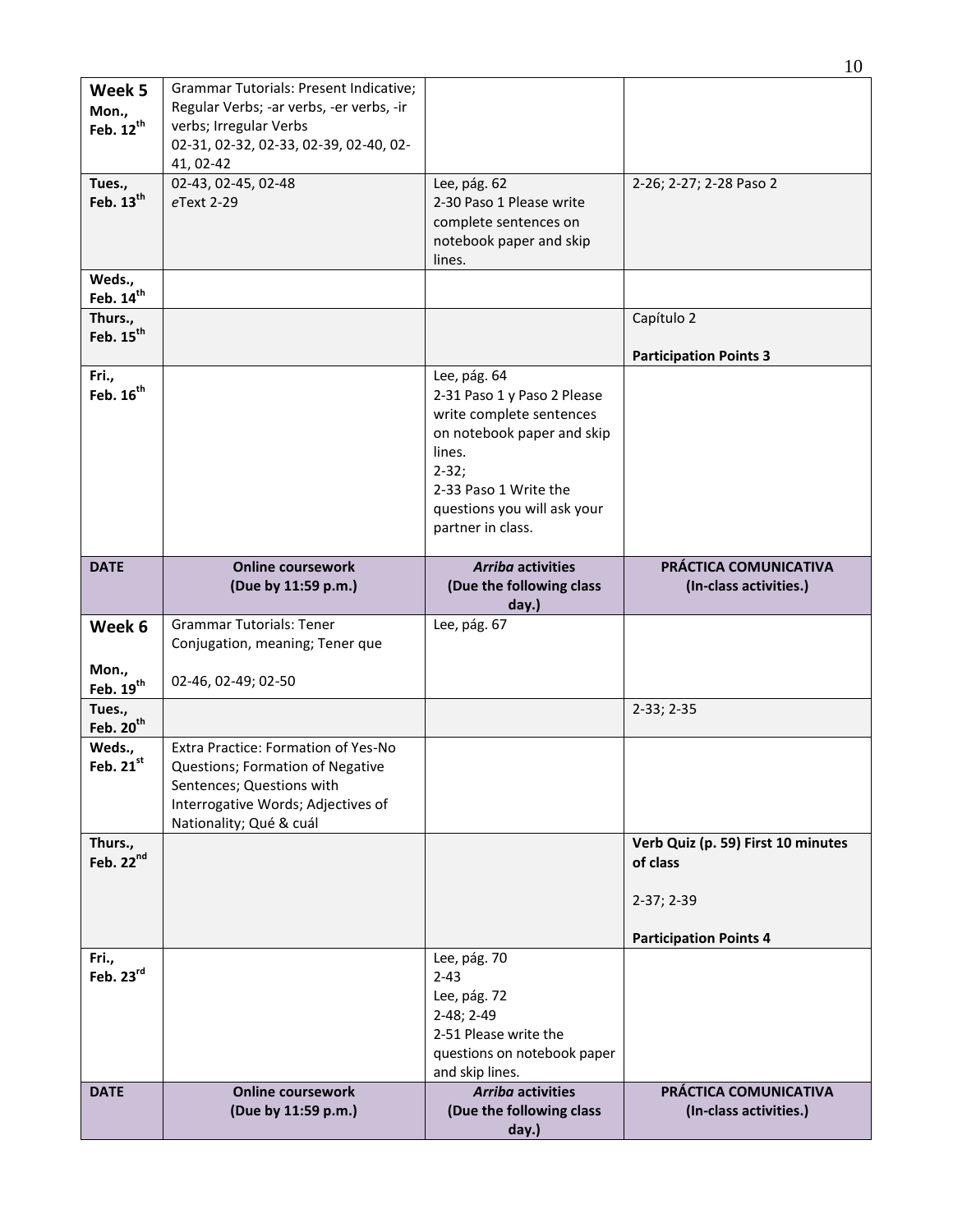| Week 7<br>Mon.,<br>Feb. $26^{th}$ | Extra Practice: Present Indicative;<br>Regular Verbs; -ar verbs, -er verbs, -ir<br>verbs; Irregular Verbs | A conversar 1: Capítulo 2<br>preparation can be found on<br>MSL. Your preparation must<br>be submitted on notebook<br>paper in order to receive<br>credit. |                 |
|-----------------------------------|-----------------------------------------------------------------------------------------------------------|------------------------------------------------------------------------------------------------------------------------------------------------------------|-----------------|
| Tues.,<br>Feb. $27th$             | Extra Practice: Tener Conjugation,<br>meaning; Tener que                                                  |                                                                                                                                                            | Cultura: España |
| Weds.,<br>Feb. $28th$             |                                                                                                           |                                                                                                                                                            |                 |

### **Capítulo 3: ¿Qué estudias?**

- **•** Exchanging information about classes
- Talking about things that belong to you
- Talking about how you and others feel
- Describing yourself and others
- Making plans to do something with someone
- Asking for and giving simple directions

|                                | Asking for and giving simple directions |                          |                                    |
|--------------------------------|-----------------------------------------|--------------------------|------------------------------------|
| <b>DATE</b>                    | <b>Online coursework</b>                | <b>Arriba activities</b> | PRÁCTICA COMUNICATIVA              |
|                                | (Due by 11:59 p.m.)                     | (Due the following class | (In-class activities.)             |
|                                |                                         | day.)                    |                                    |
| Thurs.,                        |                                         |                          | <b>Examen: Capítulo 2</b>          |
| March 1st                      |                                         |                          |                                    |
| Fri.,                          |                                         |                          |                                    |
| March 2nd                      |                                         |                          |                                    |
| <b>DATE</b>                    | <b>Online coursework</b>                | <b>Arriba activities</b> | PRÁCTICA COMUNICATIVA              |
|                                | (Due by 11:59 p.m.)                     | (Due the following class | (In-class activities.)             |
|                                |                                         | day.)                    |                                    |
| Week 8                         | Vocabulary Tutorials: Las materias A,   | Estudia, pág. 79         |                                    |
|                                | B, C; Sustantivos                       | Lee, pág. 78             |                                    |
|                                | 03-01, 03-02, 03-03, 03-04, 03-05       |                          |                                    |
| Mon.,<br>March 5 <sup>th</sup> | eText 3-3                               | Write your own schedule  |                                    |
|                                |                                         | using the model on 3-4.  |                                    |
|                                |                                         |                          |                                    |
|                                |                                         | Lee, pág. 82             |                                    |
| Tues.,                         | <b>Vocabulary Tutorials: Otras</b>      | Lee, pág. 84             | A conversar 1: Capítulo 2          |
| March 6 <sup>th</sup>          | expresiones con tener; Adjetivos,       | 3-10 Please write your   |                                    |
|                                | Adverbios, y Otras expresiones con      | sentences on notebook    | Mi horario de clases               |
|                                | tener; Expresiones con todo/a/os/as     | paper and skip lines.    | 3-1 Paso 2; 3-2; 3-4               |
|                                | $03 - 15$                               |                          |                                    |
|                                | eText 3-5; 3-6                          |                          |                                    |
|                                |                                         |                          |                                    |
| Weds.,                         | <b>Vocabulary Tutorials: Possessive</b> | Lee, pág. 87             |                                    |
| March 7 <sup>th</sup>          | Adjectives                              | 3-14 Paso 2 Please write |                                    |
|                                | <b>Grammar Tutorials: Possessive</b>    | your answers on notebook |                                    |
|                                | Adjectives; Possessive Adjectives with  | paper and skip lines.    |                                    |
|                                | de + pronoun; Clarification of          |                          |                                    |
|                                | Possessives with de + pronoun           |                          |                                    |
|                                | eText 3-11                              |                          |                                    |
| Thurs.,                        | 03-11, 03-12, 03-13                     |                          | Vocabulary Quiz 3 (p. 79) First 10 |
| March 8 <sup>th</sup>          | eText 3-15                              |                          | minutes of class                   |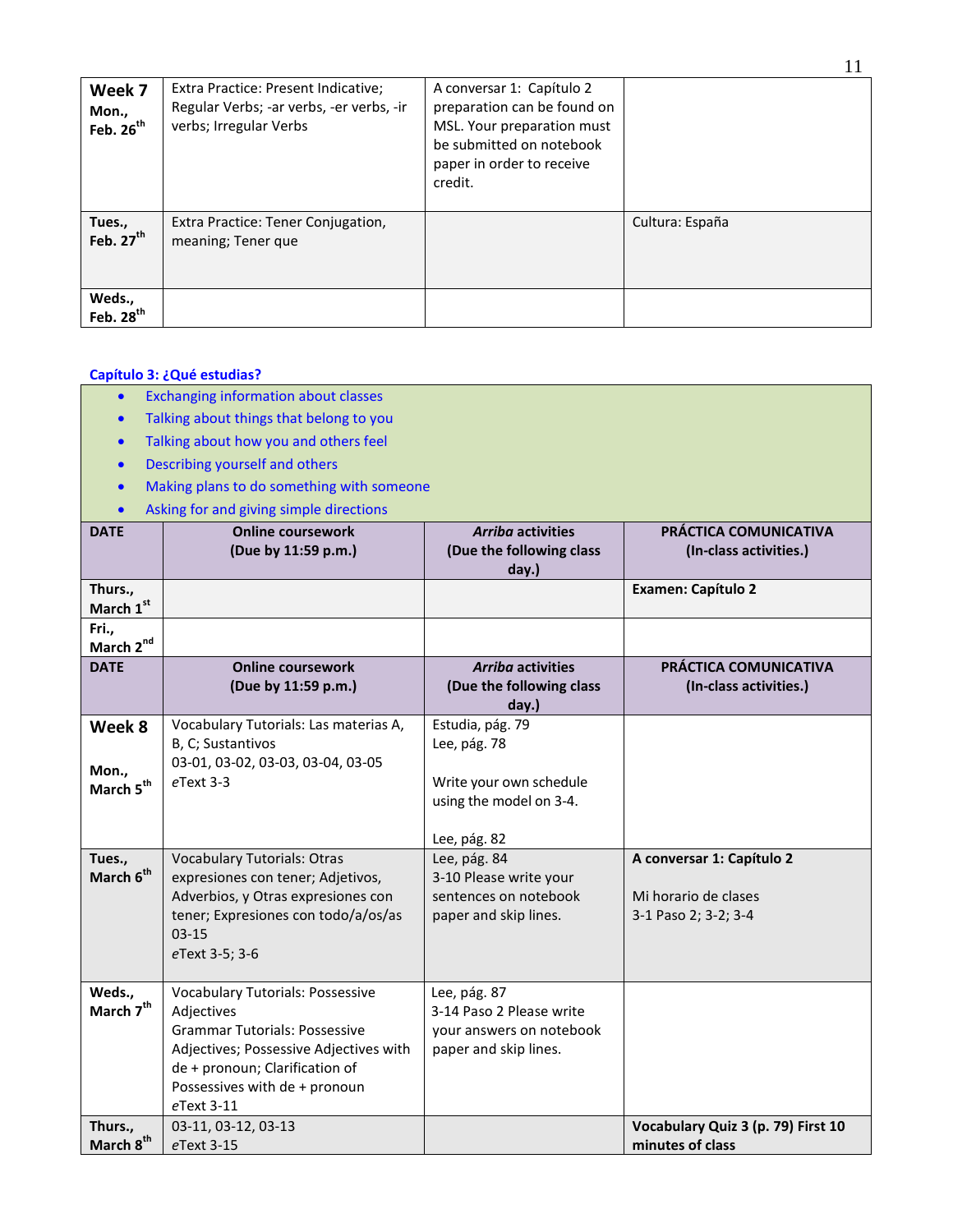|                                                            | 03-18, 03-19, 03-20                                                                                                                                             |                                                                                                                                                                            | Adjetivos posesivos<br>3-7; 3-8; 3-9; 3-12; 3-13<br><b>Participation Points 5</b> |
|------------------------------------------------------------|-----------------------------------------------------------------------------------------------------------------------------------------------------------------|----------------------------------------------------------------------------------------------------------------------------------------------------------------------------|-----------------------------------------------------------------------------------|
| Fri.,<br>March 9 <sup>th</sup>                             | Vocabulary Tutorials: Numbers 101-<br>900; Numbers 1.000-3.000.000<br>03-07, 03-08, 03-09, 03-10                                                                |                                                                                                                                                                            |                                                                                   |
| <b>DATE</b>                                                | <b>Online coursework</b><br>(Due by 11:59 p.m.)                                                                                                                 | <b>Arriba activities</b><br>(Due the following class<br>day.)                                                                                                              | PRÁCTICA COMUNICATIVA<br>(In-class activities.)                                   |
| Mon.,<br>March<br>$12^{th} -$<br><b>March</b><br>$16^{th}$ | <b>SPRING BREAK</b>                                                                                                                                             | <b>SPRING BREAK</b>                                                                                                                                                        | <b>SPRING BREAK</b>                                                               |
| <b>DATE</b>                                                | <b>Online coursework</b><br>(Due by 11:59 p.m.)                                                                                                                 | <b>Arriba activities</b><br>(Due the following class<br>day.)                                                                                                              | PRÁCTICA COMUNICATIVA<br>(In-class activities.)                                   |
| Week 9<br>Mon.,<br>March<br>$19^{\text{th}}$               |                                                                                                                                                                 |                                                                                                                                                                            |                                                                                   |
| Tues.,<br><b>March</b><br>20 <sup>th</sup>                 | Vocabulary Tutorials: Los edificios;<br>¿Dónde está?<br>03-25, 03-26, 03-28, 03-29<br>Vocabulary Tutorials: Otras palabras y<br>expresiones<br>eText 3-23; 3-25 | Estudia, pág. 93<br>Lee, pág. 92<br>Lee, pág. 94 Letras y sonidos                                                                                                          | Expresiones con tener<br><b>Números</b><br>$3 - 16$                               |
| Weds.,<br>March<br>$21^{st}$                               |                                                                                                                                                                 |                                                                                                                                                                            |                                                                                   |
| Thurs.,<br>March<br>$22^{nd}$                              | Grammar Tutorials: Hacer; Future<br>with $ir + a +$ infinitive; Preposition a<br>03-34, 03-35, 03-36, 03-37, 03-38<br>eText 3-29                                | Lee, pág. 96<br>3-28 Paso 1 y Paso 2 Write<br>your answers on notebook<br>paper.                                                                                           | 3-24; 3-26; 3-27<br><b>Participation Points 6</b>                                 |
| Fri.,<br>March<br>23 <sup>rd</sup>                         | Grammar Tutorials: Estar; Estar &<br>adjectives<br>03-40, 03-41, 03-42, 03-43<br>eText 3-32                                                                     | Lee, pág. 98<br>3-31 Paso 1 y Paso 2 Please<br>write your paragraph on<br>notebook paper and skip<br>lines.<br>3-34 & 3-35 Be prepared to<br>do these activities in class. |                                                                                   |
| <b>DATE</b>                                                | <b>Online coursework</b><br>(Due by 11:59 p.m.)                                                                                                                 | <b>Arriba activities</b><br>(Due the following class<br>day.)                                                                                                              | PRÁCTICA COMUNICATIVA<br>(In-class activities.)                                   |
| <b>Week</b><br>10<br>Mon.,<br>March                        | Vocabulary Tutorials: Adjectives used<br>with present tense of estar A, B<br>Grammar Tutorials: Ser & Estar<br>03-45, 03-46, 03-47, 03-49<br>eText 3-38 Paso 1  |                                                                                                                                                                            |                                                                                   |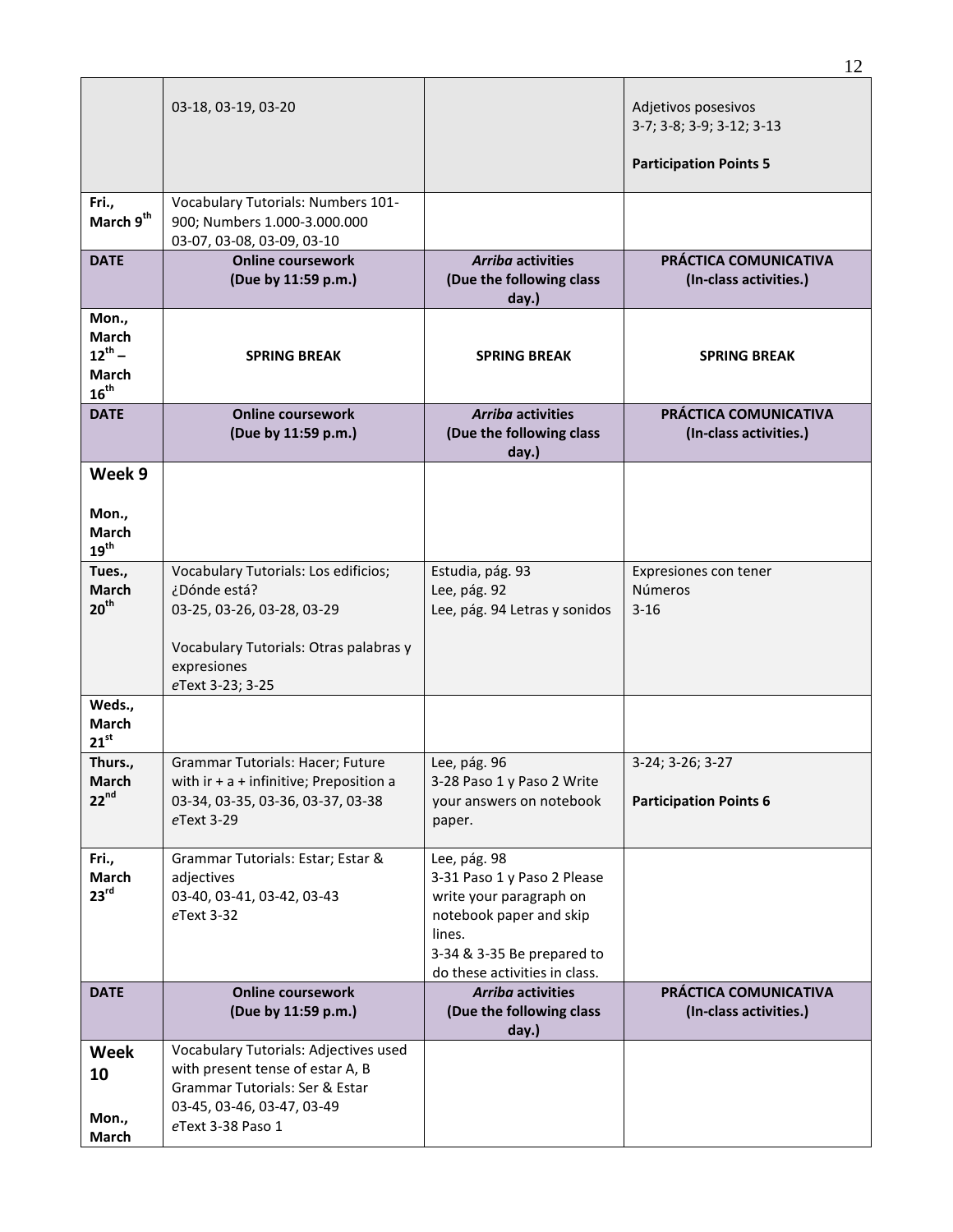| $26^{th}$                                           |                                                                                                                                         |                                                                                                                                                                                                    |                                                                                                        |
|-----------------------------------------------------|-----------------------------------------------------------------------------------------------------------------------------------------|----------------------------------------------------------------------------------------------------------------------------------------------------------------------------------------------------|--------------------------------------------------------------------------------------------------------|
| Tues.,<br><b>March</b><br>$27^{\text{th}}$          |                                                                                                                                         | Lee, págs. 101-102<br>3-37 Paso 1 y Paso 2 Please<br>write your answers on<br>notebook paper and skip<br>lines.<br>3-38 Paso 2 Please write<br>your paragraph on notebook<br>paper and skip lines. | 3-28; 3-30; 3-33; 3-34; 3-35                                                                           |
| Weds.,<br><b>March</b><br>28 <sup>th</sup>          | 03-51, 03-52, 03-53                                                                                                                     |                                                                                                                                                                                                    |                                                                                                        |
| Thurs.,<br><b>March</b><br>29 <sup>th</sup>         | Extra Practice: Possessive Adjectives;<br>Possessive Adjectives with de +<br>pronoun; Clarification of Possessives<br>with de + pronoun | Lee, pág. 106<br>$3 - 43$                                                                                                                                                                          | Vocabulary Quiz 4 (p. 93) First 10<br>minutes of class<br>Ser y Estar<br><b>Participation Points 7</b> |
| Fri.,<br>March<br>30 <sup>th</sup>                  | Extra Practice: Hacer; Future with ir +<br>a + infinitive; Preposition a                                                                | Taller, pág. 110 (A escribir 2<br>preparation)                                                                                                                                                     |                                                                                                        |
| <b>DATE</b>                                         | <b>Online coursework</b><br>(Due by 11:59 p.m.)                                                                                         | <b>Arriba activities</b><br>(Due the following class<br>day.)                                                                                                                                      | PRÁCTICA COMUNICATIVA<br>(In-class activities.)                                                        |
| <b>Week</b><br>11<br>Mon.,<br>April 2 <sup>nd</sup> | <b>Easter Holiday</b>                                                                                                                   | <b>Easter Holiday</b>                                                                                                                                                                              | <b>Easter Holiday</b>                                                                                  |
| Tues.,<br>April 3rd                                 | Extra Practice: Estar; Estar &<br>adjectives; Ser and Estar                                                                             |                                                                                                                                                                                                    | A escribir 2 (20 minutes)<br>Ser y Estar<br><b>Direct Object Pronouns</b><br>Cultura: México           |
| Weds.,<br>April 4 <sup>th</sup>                     |                                                                                                                                         |                                                                                                                                                                                                    |                                                                                                        |

# **Capítulo 4: ¿Cómo es tu familia?**

| $\bullet$   | Talking about your family                       |                                                               |                                                 |  |  |
|-------------|-------------------------------------------------|---------------------------------------------------------------|-------------------------------------------------|--|--|
| $\bullet$   | <b>Expressing desires and preferences</b>       |                                                               |                                                 |  |  |
| $\bullet$   | <b>Planning activities</b>                      |                                                               |                                                 |  |  |
| $\bullet$   | <b>Extending invitations</b>                    |                                                               |                                                 |  |  |
| $\bullet$   | Pointing out people and things to others        |                                                               |                                                 |  |  |
| $\bullet$   | Discussing things and people you know           |                                                               |                                                 |  |  |
| <b>DATE</b> | <b>Online coursework</b><br>(Due by 11:59 p.m.) | <b>Arriba activities</b><br>(Due the following class<br>day.) | PRÁCTICA COMUNICATIVA<br>(In-class activities.) |  |  |
| Thurs.,     | Vocabulary Tutorials: Miembros de la            | Estudia, pág. 115                                             | <b>Examen: Capítulo 3</b>                       |  |  |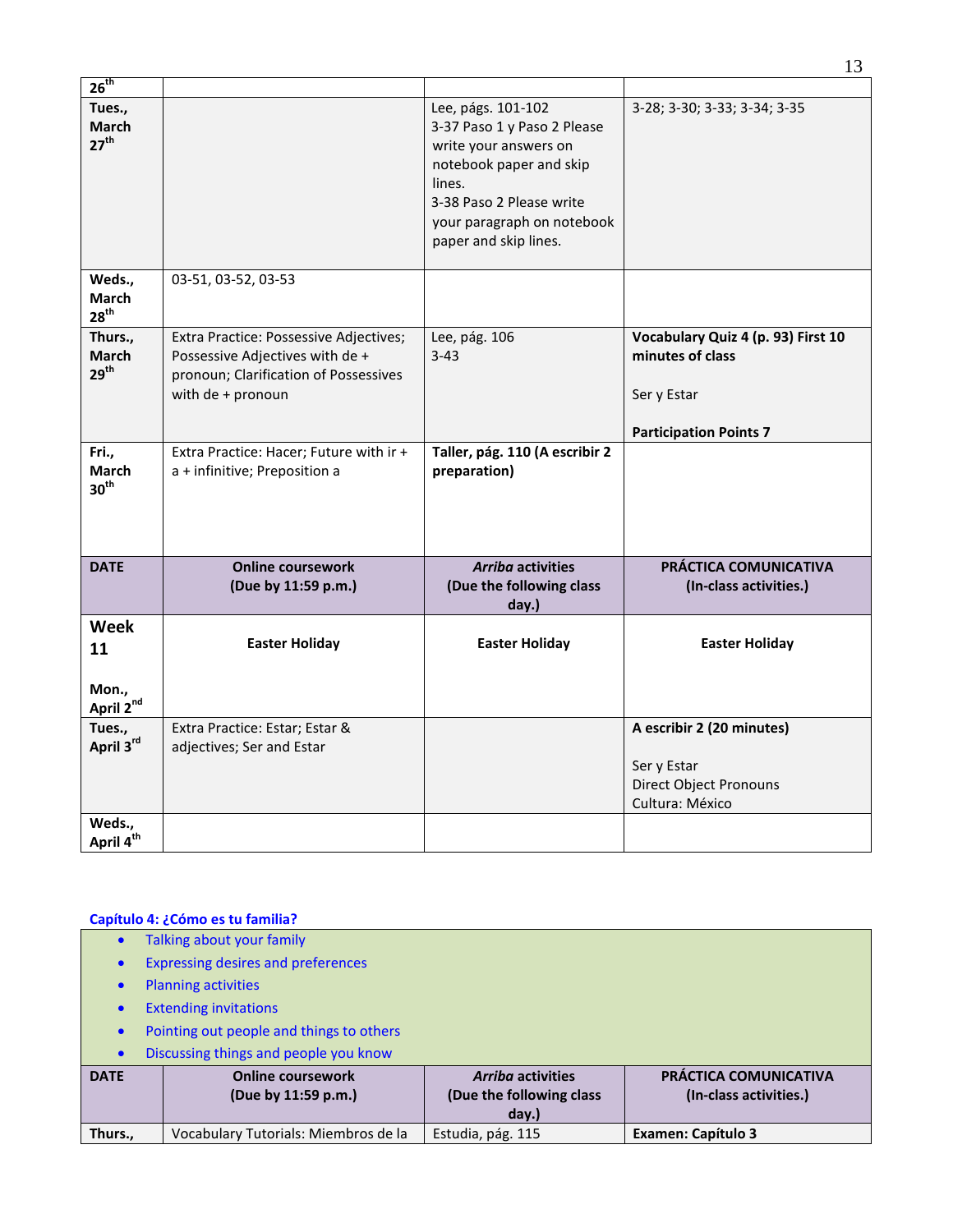| <b>DATE</b>                       | <b>Online coursework</b><br>(Due by 11:59 p.m.)                                                                                                                     | <b>Arriba activities</b><br>(Due the following class                                                                                                             | PRÁCTICA COMUNICATIVA<br>(In-class activities.)                  |
|-----------------------------------|---------------------------------------------------------------------------------------------------------------------------------------------------------------------|------------------------------------------------------------------------------------------------------------------------------------------------------------------|------------------------------------------------------------------|
|                                   |                                                                                                                                                                     | 4-32 Write your questions on<br>notebook paper and skip<br>lines.                                                                                                |                                                                  |
|                                   | <b>Grammar Tutorials: Demonstrative</b><br>Adjectives; Demonstrative Pronouns;<br><b>Neuter Demonstrative Pronouns</b><br>04-36, 04-37, 04-38, 04-39                | Lee, pág. 136<br>4-30 Paso 2 Write your<br>answers on notebook paper<br>and skip lines.                                                                          |                                                                  |
| Fri.,<br>April 13 <sup>th</sup>   | <b>Vocabulary Tutorials: Demonstrative</b><br>Adjectives & Pronouns A, B                                                                                            | Lee, pág. 134                                                                                                                                                    |                                                                  |
|                                   |                                                                                                                                                                     |                                                                                                                                                                  | <b>Participation Points 8</b>                                    |
|                                   |                                                                                                                                                                     | Lee Letras y sonidos, pág.<br>132                                                                                                                                | 4-14; 4-15; 4-17                                                 |
| Thurs.,<br>April 12 <sup>th</sup> | 04-28, 4-29, 04-30, 4-32, 4-33<br>eText 4-21; 4-22; 4-23                                                                                                            | Estudia, pág. 131<br>Lee, pág. 130                                                                                                                               | Vocabulary and Verb Quiz 5 (p.<br>115) First 10 minutes of class |
| Weds.,<br>April 11 <sup>th</sup>  | Vocabulary Tutorials: El ocio y Verbos<br>(2); Hacer una invitacición; Para<br>aceptar y rechazar una invitación                                                    | Lee, pág. 128<br>$4 - 17$                                                                                                                                        |                                                                  |
|                                   | eText 4-12; 4-13                                                                                                                                                    |                                                                                                                                                                  |                                                                  |
| April 10 <sup>th</sup>            | Pronouns<br>Grammar Tutorials: Personal a; Direct<br>Object Pronouns; Placement of Direct<br><b>Object Pronouns</b><br>04-13, 04-14, 04-15, 04-16, 04-17, 04-<br>18 | 4-11 Paso 1 y Paso 2 Write<br>your answers on notebook<br>paper and skip lines.<br>4-15 Be prepared to do this<br>activity in class.                             | A conversar 2: Capítulo 3<br>A escribir 2 Revisions due          |
| Tues.,                            | Vocabulary Tutorials: Direct Object                                                                                                                                 | Lee, págs. 124-125                                                                                                                                               | $4-5; 4-10$                                                      |
| 12<br>Mon.,<br>April 9th          | <b>Grammar Tutorials: Irregular First</b><br>Person Verbs<br>04-20, 04-21, 04-22, 04-23<br>eText 4-7                                                                | your answers on notebook<br>paper and skip lines.<br>4-9 Paso 1 Write your<br>answers on notebook paper<br>and skip lines.                                       |                                                                  |
| <b>Week</b>                       | Vocabulary Tutorials: Verbos, y Otras<br>palabras y expresiones                                                                                                     | Estudia, págs. 118-119<br>4-6 Paso 1 y Paso 2 Write                                                                                                              |                                                                  |
| <b>DATE</b>                       | <b>Online coursework</b><br>(Due by 11:59 p.m.)                                                                                                                     | <b>Arriba activities</b><br>(Due the following class<br>day.)                                                                                                    | PRÁCTICA COMUNICATIVA<br>(In-class activities.)                  |
|                                   |                                                                                                                                                                     | your family tree.                                                                                                                                                |                                                                  |
|                                   | Conjugation of Stem-Changing verbs;<br>Querer; Pedir; Volver; Tener stem-<br>changing<br>04-07, 04-08, 04-09, 04-10, 04-11                                          | the names and the<br>relationship to you.<br>4-5 Be prepared to answer<br>the questions in class about                                                           |                                                                  |
| Fri.,<br>April 6 <sup>th</sup>    | Vocabulary Tutorials: Verbos A, B<br><b>Grammar Tutorials: Stem-ending;</b>                                                                                         | Tu árbol genealógico: Draw<br>your family tree and write                                                                                                         |                                                                  |
|                                   |                                                                                                                                                                     | A conversar 2: Capítulo 3<br>preparation can be found on<br>MSL. Your preparation must<br>be submitted on notebook<br>paper in order to receive<br>credit. (Map) |                                                                  |
| April 5 <sup>th</sup>             | familia A, B<br>04-01, 04-02, 04-04                                                                                                                                 | Lee, pág. 114<br>$4 - 2$                                                                                                                                         |                                                                  |
|                                   |                                                                                                                                                                     |                                                                                                                                                                  |                                                                  |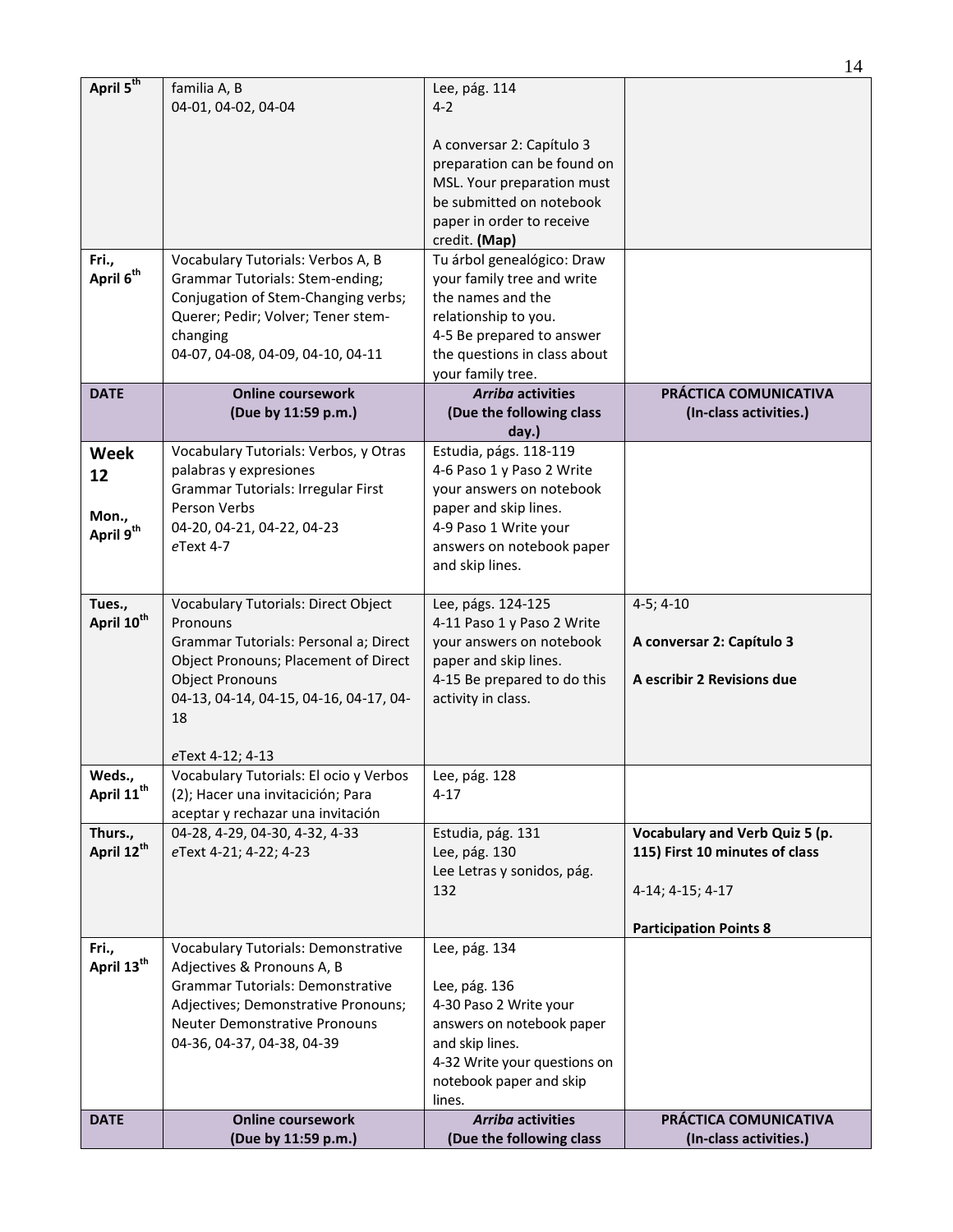|                                   |                                                               | day.)                                                                                                                          |                                                                                                                                                                      |
|-----------------------------------|---------------------------------------------------------------|--------------------------------------------------------------------------------------------------------------------------------|----------------------------------------------------------------------------------------------------------------------------------------------------------------------|
| Week<br>13                        | 04-40, 04-41, 04-42<br>eText 4-31                             |                                                                                                                                |                                                                                                                                                                      |
| Mon.,<br>April 16 <sup>th</sup>   |                                                               |                                                                                                                                |                                                                                                                                                                      |
| Tues.,<br>April 17 <sup>th</sup>  | Grammar Tutorials: Saber & Conocer<br>04-43, 04-44, 04-46     | Lee, pág. 139<br>Taller, pág. 148 (A escribir 3<br>preparation)<br>4-34 & 4-35 Be prepared to<br>do these activities in class. | 4-24; 4-25; 4-26<br>4-27 Paso 2                                                                                                                                      |
| Weds.,<br>April 18 <sup>th</sup>  |                                                               |                                                                                                                                |                                                                                                                                                                      |
| Thurs.,<br>April 19 <sup>th</sup> |                                                               |                                                                                                                                | A escribir 3 (20 minutes)<br>4-32; 4-34; 4-35<br>Saber y conocer                                                                                                     |
| Fri.,<br>April 20 <sup>th</sup>   |                                                               |                                                                                                                                |                                                                                                                                                                      |
| <b>DATE</b>                       | <b>Online coursework</b><br>(Due by 11:59 p.m.)               | <b>Arriba activities</b><br>(Due the following class<br>day.)                                                                  | PRÁCTICA COMUNICATIVA<br>(In-class activities.)                                                                                                                      |
| Week<br>14<br>Mon.,<br>April 23rd | Extra Practice: Saber & Conocer<br>04-47, 04-48, 04-49, 04-50 | $4 - 36$<br>Lee, págs. 144-145<br>$4 - 43$<br>Lee, pág. 146<br>$4 - 48$                                                        |                                                                                                                                                                      |
| Tues.,<br>April 24 <sup>th</sup>  |                                                               |                                                                                                                                | Vocabulary and Verb Quiz 6 (p.<br>131) First 10 minutes of class<br>Cultura: Guatemala, El Salvador,<br>Honduras<br>Saber y conocer<br><b>Participation Points 9</b> |
| Weds.,<br>April 25 <sup>th</sup>  |                                                               |                                                                                                                                |                                                                                                                                                                      |
| Thurs.,<br>April 26 <sup>th</sup> | Practice Test 04                                              |                                                                                                                                | <b>Independent Study Day</b>                                                                                                                                         |
| Fri.,<br>April 27 <sup>th</sup>   |                                                               |                                                                                                                                |                                                                                                                                                                      |
| <b>DATE</b>                       | <b>Online coursework</b><br>(Due by 11:59 p.m.)               | <b>Arriba activities</b><br>(Due the following class<br>day.)                                                                  | PRÁCTICA COMUNICATIVA<br>(In-class activities.)                                                                                                                      |
| Week<br>15                        |                                                               |                                                                                                                                |                                                                                                                                                                      |